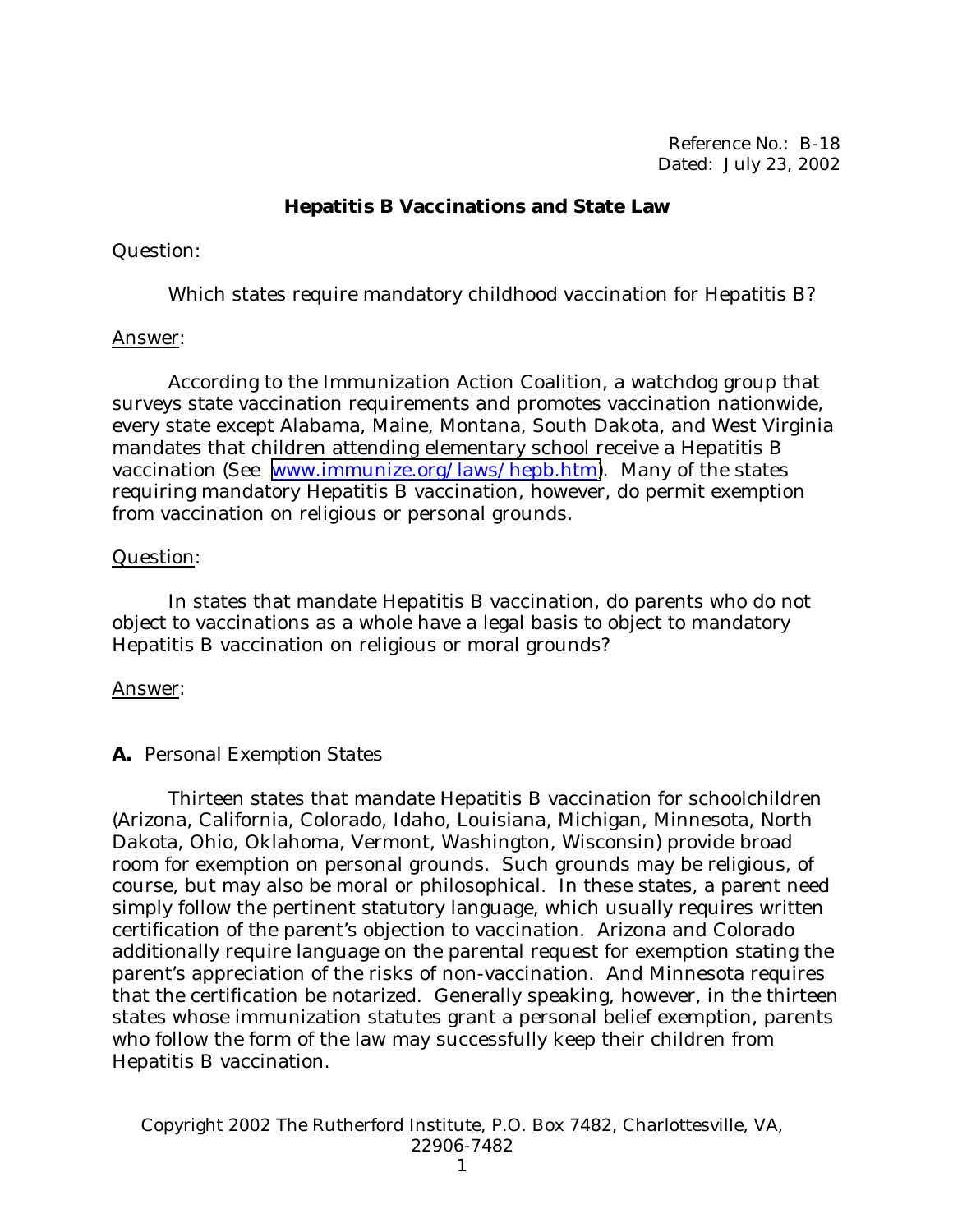#### **B.** *No Exemption States*

 Two states (Alaska and Mississippi) do not provide any exemption to mandatory vaccination laws. Mississippi statutory law used to provide a religious exemption, but that exemption was struck down by the Supreme Court of Mississippi in *Brown v. Stone*, 378 So.2d 218 (Miss. 1979), on 14th Amendment Equal Protection grounds. Parents wishing to bring suit in these states face a substantial uphill battle and, thanks to the U.S. Supreme Court's holding in *Jacobson v. Massachussets*, 197 U.S. 11 (1905) (a state may use its police power to override religious objections to state laws when the state's interest in preserving the health and safety of the community is compelling), most likely they will not prevail.

#### **C.** *Narrowest Religious Exemption States*

 In the remaining thirty states and the District of Columbia, which mandate Hepatitis B vaccinations for schoolchildren but provide statutory grounds for claiming religious exemption, the answer is far from uniform. Each state provides a different statutory standard for claiming religious exemption from vaccination.

 Some states like New York (Hawaii, Maryland, Massachusetts, New York, North Carolina) require that a parent provide evidence that her beliefs are, in fact, religious and furthermore that they are sincere. Last February, in *Turner v. Liverpool Central School District*, 186 F.Supp.2d 187 (N.D.N.Y. 2002), a plaintiff parent sought an injunction from the court to permit her daughter to return to kindergarten on a religious exemption. The district had denied the parent an exemption when it determined that the basis of her request was religious but philosophical, due to the fringe nature of the "religious" organization to which plaintiff and her child belonged. The court considered the nature of her belief and declared that it "appear[ed] to be religious in nature," Id. at 190. The court did not question her sincerity. Upon that basis, the court granted plaintiff an injunction permitting her child to return to school. *See also Mason v. General Brown Elem. Sch. Dist.*, 851 F.2d 47 (2d Cir. 1988) (state need not grant parent religious exemption from vaccination if professed reason for seeking exemption is not sufficiently tied to sincere and notable *religious* belief); *Farina v. Board of Educ.*, 116 F.Supp.2d 503 (E.D.N.Y. 2000) (parents' personal fears do not rise to the level of religious belief and thus cannot form a sufficient basis for a religious exemption under § 2164(9)).

 In states like New York that can inquire into the distinctly religious nature of a parent's objection to vaccination, it appears highly unlikely, given the current status of the law, that a parent objecting to Hepatitis B vaccination on quasi-religious/moral grounds will prevail in court. We may encourage parents in New York wishing to keep their children from Hepatitis B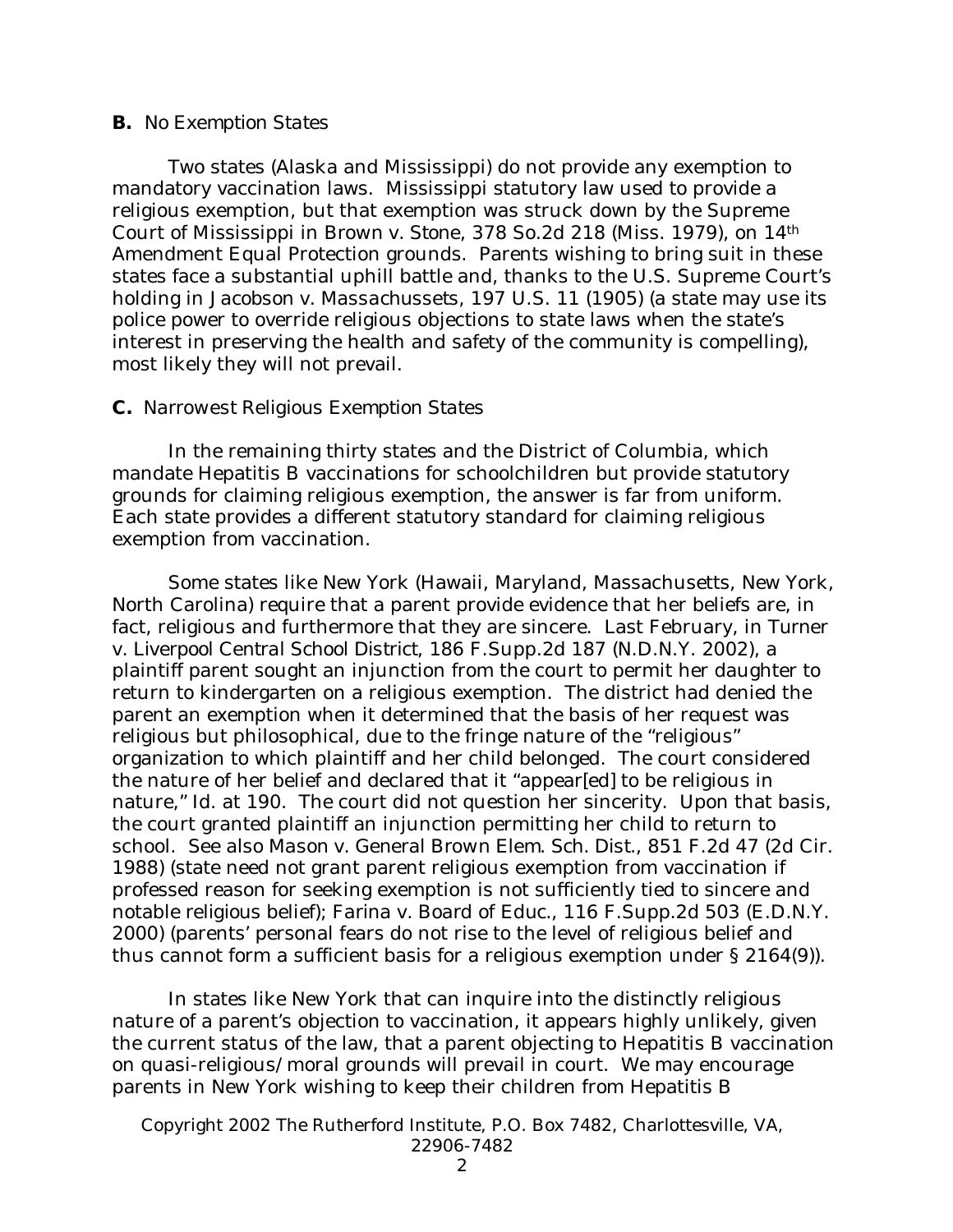vaccinations to submit the appropriate written request claiming a religious exemption to the appropriate school administrator, but, unless one of the constitutional claims discussed below finds traction, they must be prepared to accept denial both at the school board level and in the courts.

#### **D.** *Narrow Religious Exemption States*

 In a handful of states (Arkansas, Illinois, Iowa, Kansas, Nebraska, Texas), the statutory language relating to religious exemptions requires that parents and children requesting an exemption be members of a recognized religious organization or denomination but does not require an inquiry into the sincerity of the religious belief in question. This language was tested and declared unconstitutional in the state of Massachusetts (*see Dalli v. Board of Educ*., 267 N.E. 2d 219 (Mass. 1971)), and in *Sherr v. Northport-East Northport Union Free Sch. Dist.*, 672 F.Supp. 81 (E.D.N.Y. 1987) a federal trial court held the "recognized religion" clause unconstitutional under the 1st Amendment of the U.S. Constitution. However, as there is no controlling Supreme Court decision on point, there is room for other states and federal courts to come to different conclusions. As the law stands today, citizens of Arkansas, Illinois, Iowa, Kansas, Nebraska, and Texas who request exemptions must be members of a recognized religious organization or denomination.

#### **E.** *Wide Religious Exemption States*

 In other states like Wyoming (Connecticut, Delaware, D.C., Florida, Georgia, Indiana, Kentucky, Missouri, Nevada, New Hampshire, New Jersey, New Mexico, Oregon, Pennsylvania, Rhode Island, South Carolina, Tennessee, Utah, Virginia, Wyoming), the language in the statutory religious exemption clause is more open-ended and exemption friendly. However, such statutes are not always applied in an exemption friendly way by the state health departments charged with administering vaccinations. It remains the duty of the courts to correct this executive abuse. A good example of this kind of judicial oversight can be found in *LePage v. Wyoming*, 18 P.3d 1877 (2001), a case in which The Rutherford Institute represented plaintiff Susan LePage. In *LePage*, the Wyoming Supreme Court reviewed Ms. LePage's request for a personal religious exemption, a request that had formerly been denied by the Wyoming State Board of Health on grounds that Ms. LePage's views were moral and philosophical—"based on concerns regarding the health and safety risks of the vaccination as well as the mode of transmission of the hepatitis B virus" *Id*. at 1180—and not distinctly religious. The court examined the language of the Wyoming statute and determined that it mandated the State Board of Health to grant exemption from vaccination to any child whose parent submits a written objection to such vaccination based upon religious grounds.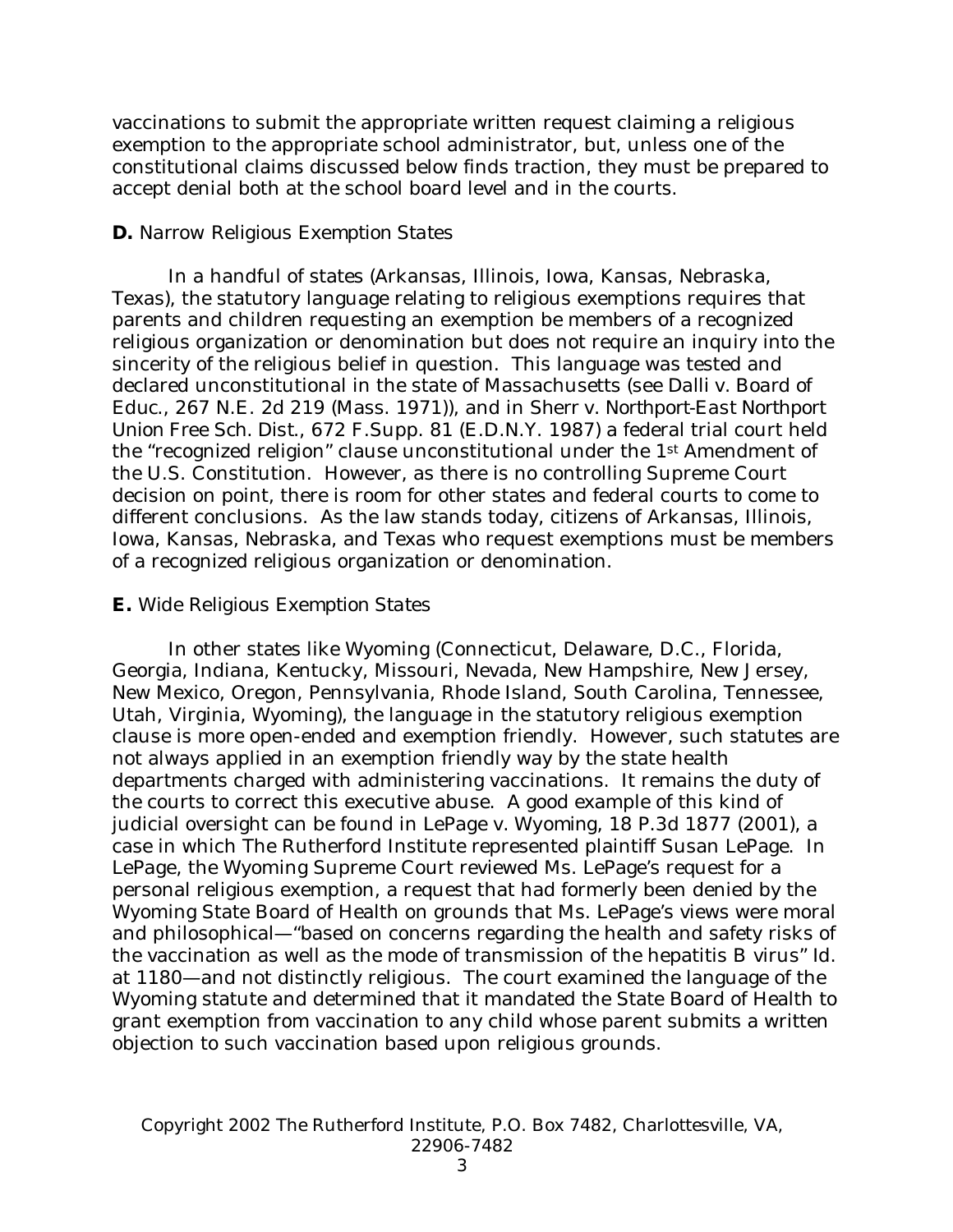In its opinion, the court admitted that *LePage* raised interesting constitutional questions—whether the state should inquire into the sincerity of religious belief, whether a religious belief may be genuine though clearly not long held, whether a belief may be both philosophical and religious at the same time, etc—but then cited the facial clarity of the Wyoming statute as cause not to address them. Concerning that statutory language, the court wrote, "We do not believe that the legislature, through its adoption of § 21-4-309(a), anticipated or authorized a broad investigation into an individual's belief system in an effort to discern the merit of a request for exemption. Rather, we construe the statutory language as mandatory and the exemption as selfexecuting upon submission of a written objection." Thus, in Wyoming, at least, (and possibly in any state with a similarly broad religious exemption statute) a parent may gain exemption from vaccination for her child simply by submitting a written form requesting it. The state may not inquire into the nature or sincerity of the religious belief claimed by the parent.

#### **F.** *Remaining Constitutional Questions in Religious Exemption States*

 At this point it remains to be seen how a court presented with an ambiguous statute will address the constitutional questions the Wyoming Supreme Court happily declined to consider in *LePage*. In its brief for petitioner in *LePage*, The Rutherford Institute (henceforth "TRI") argued that any state inquiry into the nature or sincerity of a proclaimed religious belief is not driven by a compelling state interest and is therefore a blatant violation of the Free Exercise Clause of the Federal Constitution. This argument, if it prevails at the Federal level, would strike down any state statute requiring a parent to prove her religious affiliation and the sincerity of her belief before being granted a religious exemption from vaccinations for her child.

 TRI's argument in *LePage* contained three independent dimensions. First, TRI argued that Wyoming's regulatory delegation of authority over religious exemptions from vaccinations to a State Health Officer is a violation of the Free Exercise Clause insofar as the state did not provide the officer any objective criteria whereby to grant or deny such exemptions. Citing *Shuttlesworth v. City of Birmingham*, 394 U.S. 147 (1968), *Staub v. City of Baxley*, 355 U.S. 313 (1958), and *Niemotko v. Maryland*, 340 U.S. 269 (1951), TRI argued thus: "The Supreme Court has held repeatedly that an ordinance which makes the peaceful enjoyment of freedoms which the Constitution guarantees contingent upon the uncontrolled will of an official, as by requiring a permit or license (or in this case an exemption) which may be granted or withheld in the discretion of such official, is unconstitutional." This argument would apply to any state whose Health Department delegated to a single official or small body of officials the task of assessing applications for religious exemption using discretionary means.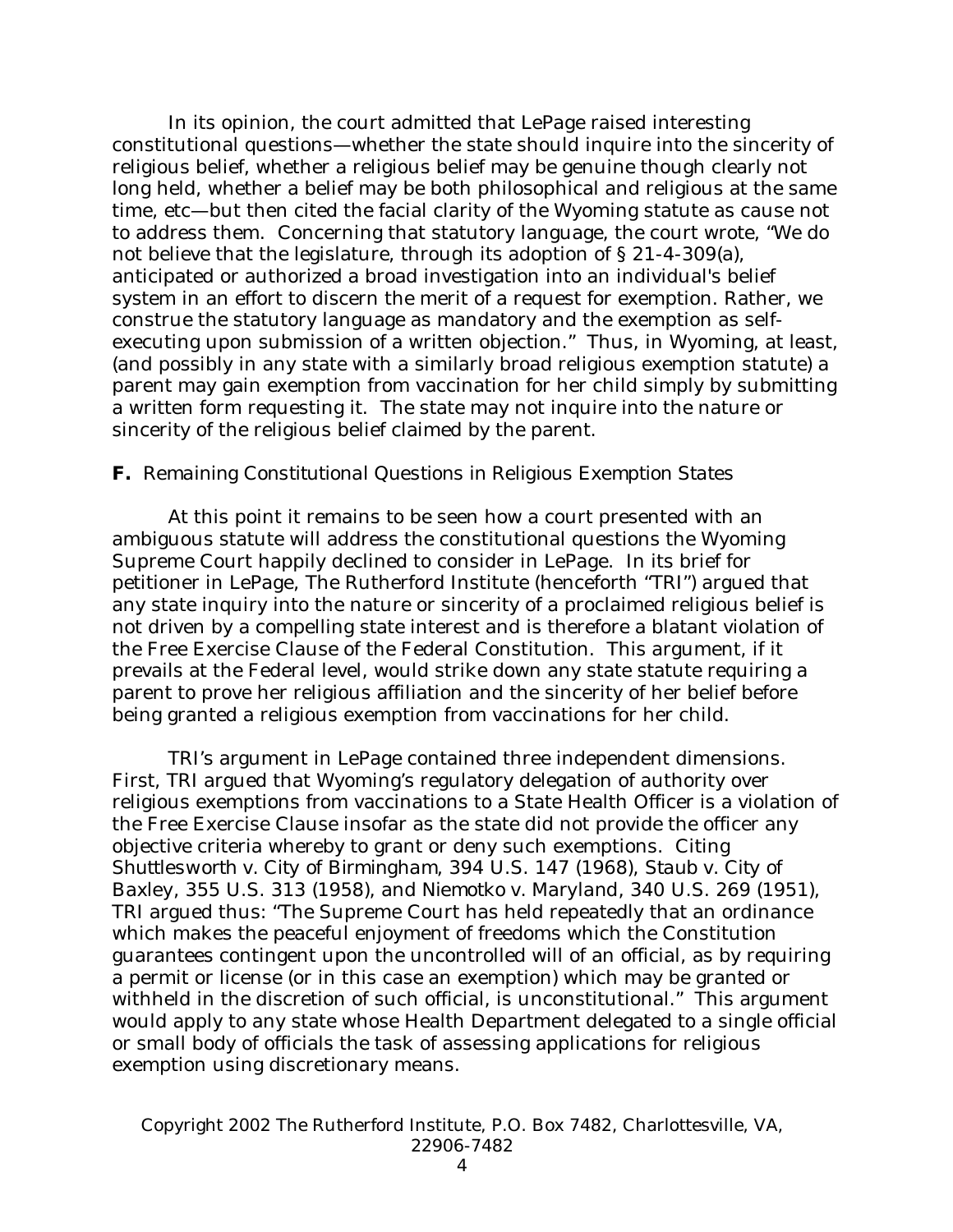Second, TRI argued that the state's delegation to a State Health Official of discretionary power over religious exemptions from vaccination placed a substantial and therefore unconstitutional burden on the free exercise right of parents. TRI's brief quoted extensively the language of *Thomas v. Review Board of the Indiana Employment Security Division*, 450 U. S. 707, 718 (1981). In *Thomas*, the court noted that, "Where the state conditions receipt of an important benefit upon conduct proscribed by a religious faith, or where it denies such a benefit because of conduct mandated by religious belief, thereby putting substantial pressure on an adherent to modify his behavior and to violate his beliefs, a burden upon religion exists. While the compulsion may be indirect, the infringement upon free exercise is nonetheless substantial."

 TRI went on to draw a distinction between the denial of a *benefit* in *Thomas* and the denial of a *right* in *LePage*—that of a free public education. Because Wyoming's executive policy so substantially burdened Mrs. LePage's right of free exercise, TRI argued that it *must* be declared unconstitutional. As public education is a right in all 50 states, the same argument could be marshaled indiscriminately to challenge any state regulatory posture similar to that implemented in Wyoming.

 Third, citing *Wiggins v. Sargent*, 753 F.2d 663, 666 (8th Cir. 1985), TRI argued that, although Mrs. LePage's beliefs may have some secular component, the law does not substantiate the mutual exclusion of the secular and the religious. According to the *Wiggins* court, the First Amendment "protects the area where the two overlap." *Id*. at 666-667. The court continued: "The devout Seventh-Day Adventist may enjoy his Saturday leisure; the Orthodox Jew or Mohammedan may dislike the taste of pork. Such *personal considerations are irrelevant to an analysis of the claimants' free exercise rights*, so long as their religious motivation requires them to keep the Sabbath and avoid pork products." *Ibid*. (emphasis added).

 Moreover, TRI argued that the Wyoming Health Department's requirement that a parent applying for a religious exemption be able to point to a specific divine command forbidding vaccinations discriminated against nonrevelatory religions (like Buddhism and Taoism) and contravened the explicit prescription of First Amendment jurisprudence. TRI quoted from *Callahan v. Woods*, 658 F.2d 679, 684 (9th Cir.1981), to show that First Amendment protection is only unavailable where the objections are based upon "so-called religions which ... are obviously shams and absurdities and whose members are patently devoid of religious sincerity." *Id*. at 683. Thus, despite Mrs. LePage's admitted inability to point to a specific divine command forbidding her child to receive a Hepatitis B vaccination, her belief nevertheless was sufficiently sincere and religious to receive First Amendment protection.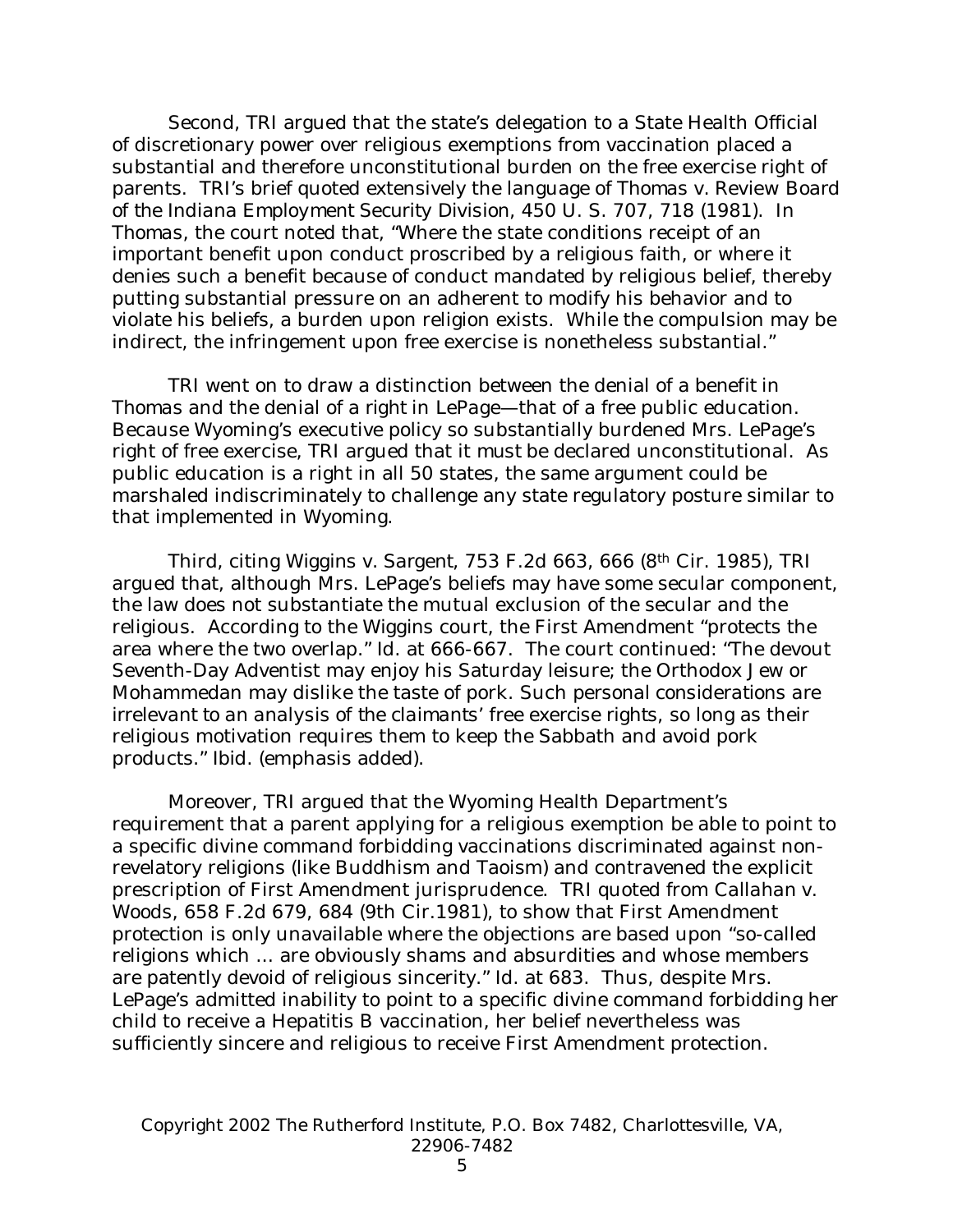Further, regarding the religious/moral distinction asserted by Wyoming's Health Department in refusing Mrs. LePage's application for religious exemption, TRI found the distinction legally repugnant and quoted *Callahan*  again to support its case: "If judicial inquiry into the truth of one's religious beliefs would violate the free exercise clause, an inquiry into one's reasons for adopting those beliefs is similarly intrusive. So long as one's faith is religiously based at the time it is asserted, it should not matter, for constitutional purposes, whether that faith derived from revelation, study, upbringing, gradual evolution, or some source that appears entirely incomprehensible. Nor can the courts easily distinguish between beliefs springing from religious and secular origin. *A secular experience can stimulate a spiritual response*; lives are not so compartmentalized that one can readily keep the two separate." *Id*. at 687.

 Concluding its case on behalf of Mrs. LePage, TRI stated: "The only question which may be asked in a constitutional sense . . . is whether the person who conscientiously objects is a religious person."

 The above sequence of constitutional arguments is not exclusively tailored for use in Wyoming courts. Such arguments may be developed against any state denial of a religious exemption from vaccinations if the denial is based upon state determination that the claimant's views are either predominantly moral and not religious or are not consistent with past behavior, or if the state grants a single official discretionary power to assess the genuineness of religious exemption claims. If the state in which the civil action is brought is a wide religious exemption state like Wyoming, the court may defer to the breadth and favor of statutory language and ignore the constitutional questions. However, in a narrow religious exemption state like New York, which has a habit of condoning intrusive inspection into the nature and sincerity of a plaintiff's religious beliefs, the constitutional questions, if posed, may very well take center stage.

#### **The following states allow for a personal exemption to mandatory immunizations:**

#### *Arizona –* Ariz. Rev. Stat. Ann. § 15-873 (A)(1)

The parent or guardian of the pupil submits a signed statement to the school administrator stating that the parent or guardian has received information about immunizations provided by the department of health services, understands the risks and benefits of immunizations and the potential risks of non-immunization and that due to personal beliefs, the parent or guardian does not consent to the immunization of the pupil.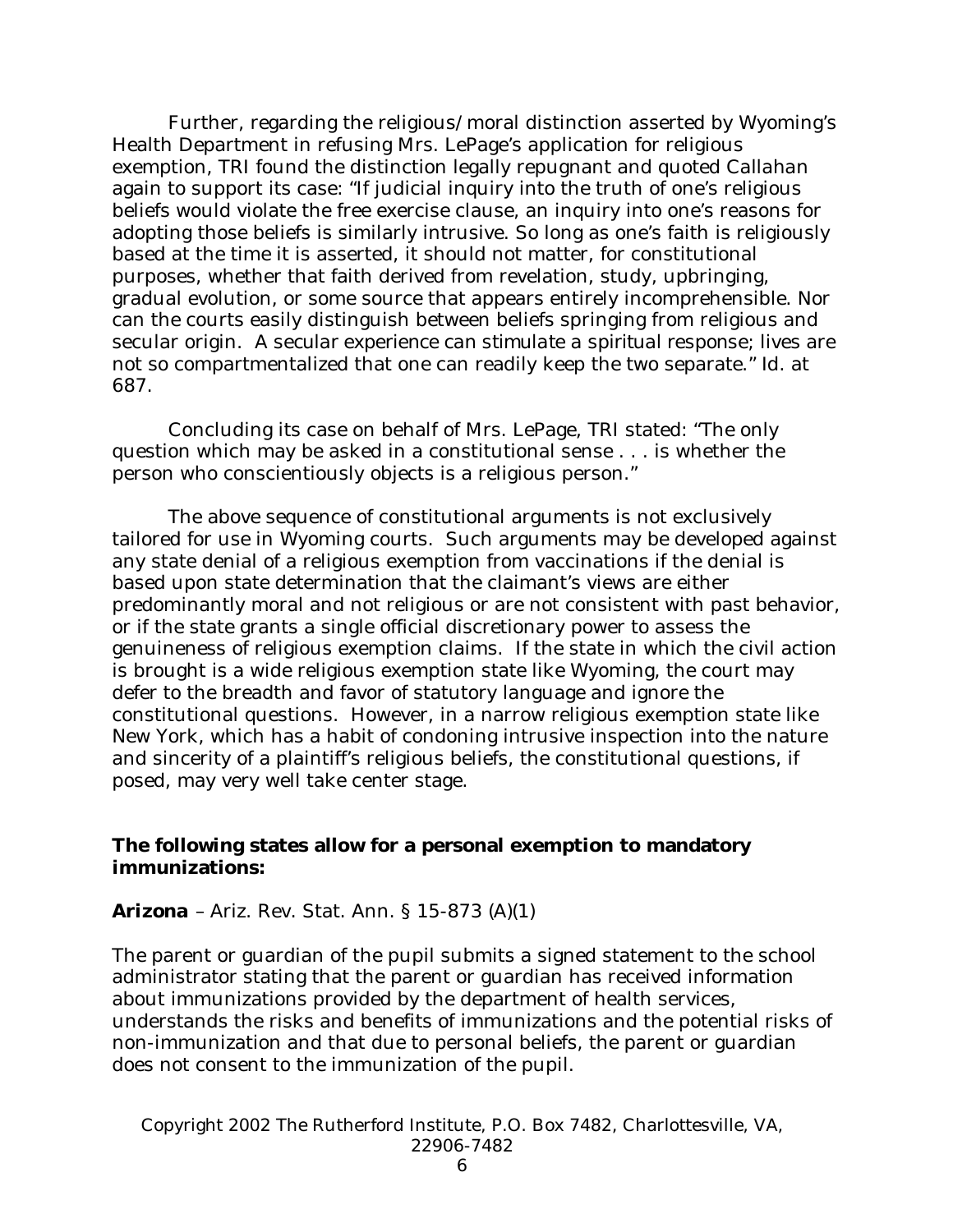# *California* – Cal. Health and Safety Code § 120365

Immunization of a person shall not be required for admission to a school or other institution listed in Section 120335 if the parent or guardian or adult who has assumed responsibility for his or her care and custody in the case of a minor, or the person seeking admission if an emancipated minor, files with the governing authority a letter or affidavit stating that the immunization is contrary to his or her beliefs.

*Colorado –* Colo. Rev. Stat. Ann. 25-4-903 (2)(b)

A student shall be exempted from receiving the required immunizations in the following manner:

By submitting to the student's school a statement of exemption signed by one parent or guardian or the emancipated student or student eighteen years of age or older that the parent, guardian, or student is an adherent to a religious belief whose teachings are opposed to immunizations or that the parent or guardian or the emancipated student or student eighteen years of age or older has a personal belief that is opposed to immunizations.

*Idaho –* Idaho Code § 39-4802 (2)

Any minor child whose parent or guardian has submitted a signed statement to school officials stating their objections on religious or other grounds shall be exempt from the provisions of this chapter.

*Louisiana* – La. Rev. Stat. 17:170 (E)

No person seeking to enter any school or facility enumerated in Subsection A of this Section shall be required to comply with the provisions of this Section if … a written dissent from the student or his parent or guardian is presented.

*Michigan* – Mich. Comp. Laws § 333.9215 (2)

A child is exempt from this part if a parent, guardian, or person in loco parentis of the child presents a written statement to the administrator of the child's school or operator of the group program to the effect that the requirements of this part cannot be met because of religious convictions or other objection to immunization.

*Minnesota* – Minn. Stat. § 121A.15 (2)(d)

If a notarized statement signed by the minor child's parent or guardian or by the emancipated person is submitted to the administrator or other person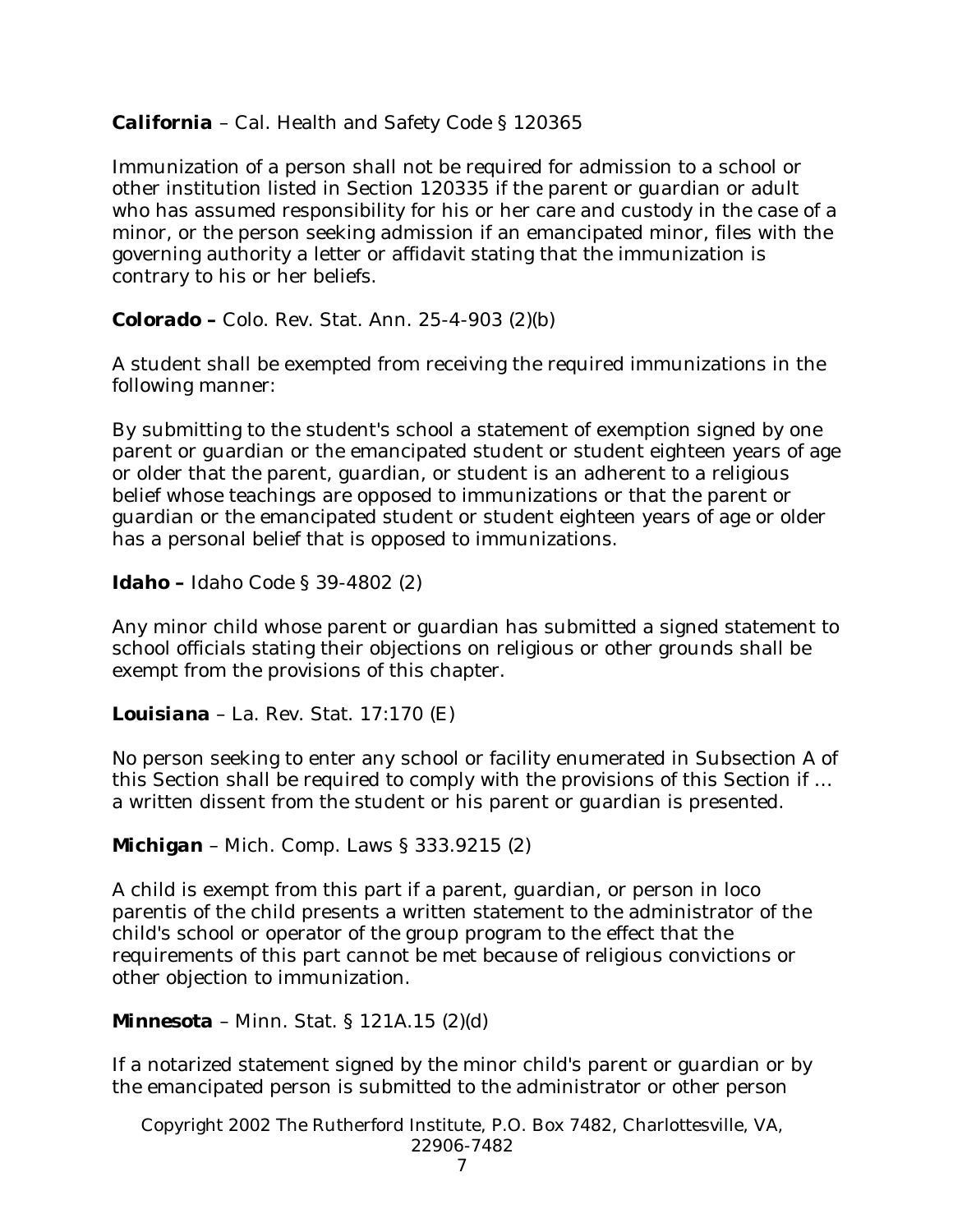having general control and supervision of the school or child care facility stating that the person has not been immunized as prescribed in subdivision 1 because of the conscientiously held beliefs of the parent or guardian of the minor child or of the emancipated person, the immunizations specified in the statement shall not be required. This statement must also be forwarded to the commissioner of the department of health.

# *North Dakota* – N.D. Cent. Code § 23-07-17.1 (3)

Any minor child, through the child's parent or guardian, may submit to the institution authorities either a certificate from a licensed physician stating that the physical condition of the child is such that immunization would endanger the life or health of the child or a certificate signed by the child's parent or guardian whose religious, philosophical, or moral beliefs are opposed to such immunization. The minor child is then exempt from the provisions of this section.

*Ohio* – Ohio Rev. Code Ann. § 3313.671 (A)(3)

A pupil who presents a written statement of the pupil's parent or guardian in which the parent or guardian objects to the immunization for good cause, including religious convictions, is not required to be immunized. A pupil who presents a written statement of the pupil's parent or guardian in which the parent or guardian objects to the immunization for good cause, including religious convictions, is not required to be immunized.

*Oklahoma* – 70 Okl. Stat. § 1210.192 (2)

Any minor child, through the parent, guardian, or legal custodian of the child, may submit to the health authority charged with the enforcement of the immunization laws of this state a written statement by the parent, guardian or legal custodian of the child objecting to immunization of the child whereupon the child shall be exempt from the immunization laws of this state.

*Vermont* – 18 Ver. Stat. Ann. § 1122 (a)(3)

A person may remain in school without a required immunization if the person, or in the case of a minor the person's parent or guardian states in writing that the person, parent or guardian has religious beliefs or moral convictions opposed to immunization.

# *Washington* – Wash. Rev. Code 28A.210.090 (3)

Any child shall be exempt in whole or in part from the immunization measures required by RCW 28A.210.060 through 28A.210.170 upon the presentation of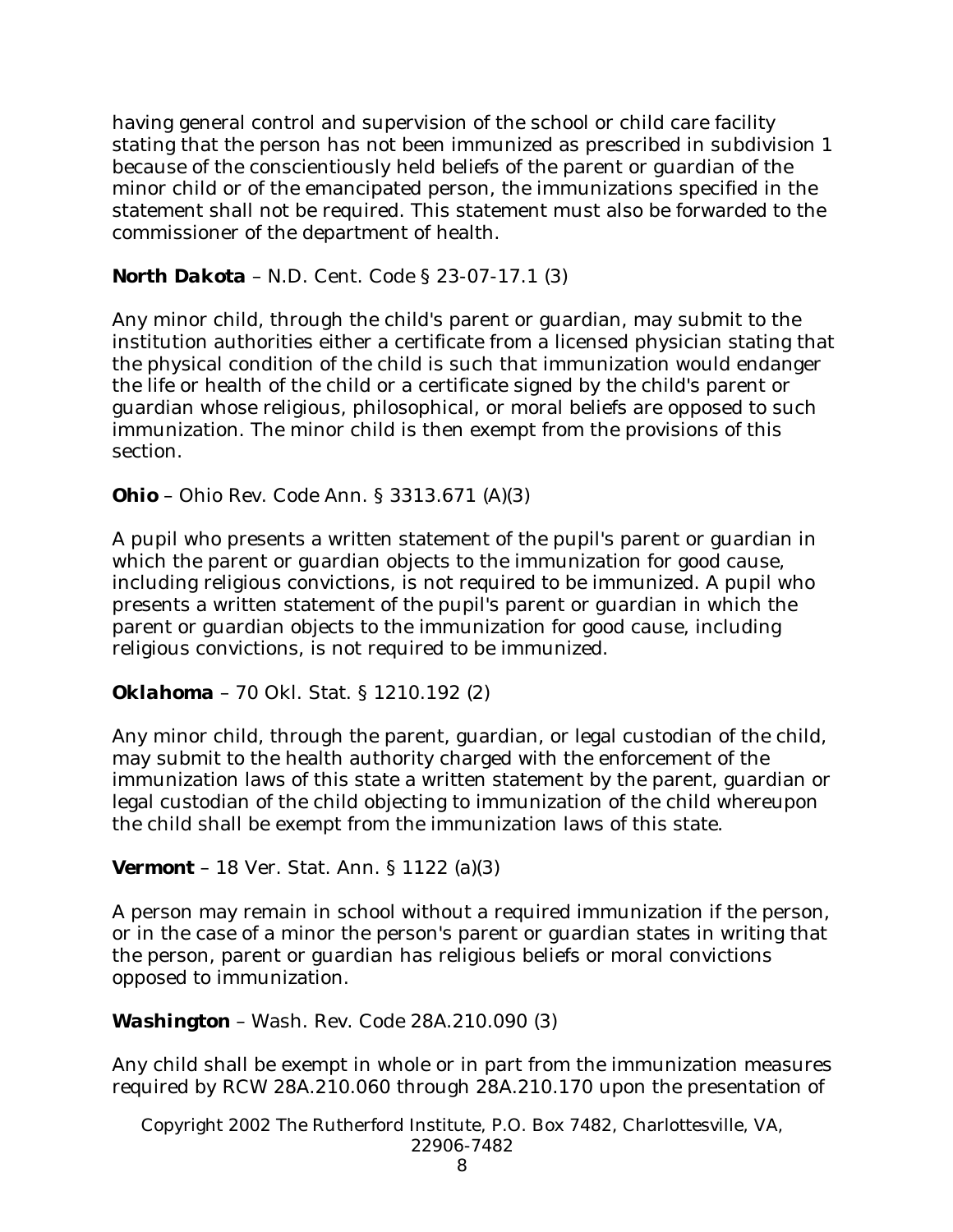any one or more of the following, on a form prescribed by the department of health a written certification signed by any parent or legal guardian of the child or any adult in loco parentis to the child that the signator has either a philosophical or personal objection to the immunization of the child.

*Wisconsin* – Wis. Stat. § 252.04 (3)

The immunization requirement is waived if the student, if an adult, or the students parent, guardian or legal custodian submits a written statement to the school, day care center or nursery school objecting to the immunization for reasons of health, religion or personal conviction. At the time any school, day care center or nursery school notifies a student, parent, guardian or legal custodian of the immunization requirements, it shall inform the person in writing of the persons right to a waiver under this subsection.

# **The following states allow for wide religious exemptions; these states only require notification or parental statement:**

*Connecticut –* Conn. Gen. Stat. Ann. § 10-204(a)(3)

Any such child who … presents a statement from the parents or guardian of such child that such immunization would be contrary to the religious beliefs of such child … shall be exempt from the appropriate provisions of this section.

*Delaware –* 14 Del. Code § 131 (a)(6)

Provision for exemption from the immunization program for an enrollee whose parents or legal guardian, because of individual religious beliefs, reject the concept of immunization. Such a request for exemption shall be supported by the affidavit herein set forth:

AFFIDAVIT OF RELIGIOUS BELIEF

 STATE OF DELAWARE .................. COUNTY

1. (I) (We) (am) (are) the (parent(s)) (legal guardian(s)) of

..............................................................................

Name of Child

 2. (I) (We) hereby (swear) (affirm) that (I) (we) subscribe to a belief in a relation to a Supreme Being involving duties superior to those arisin g

from any human relation.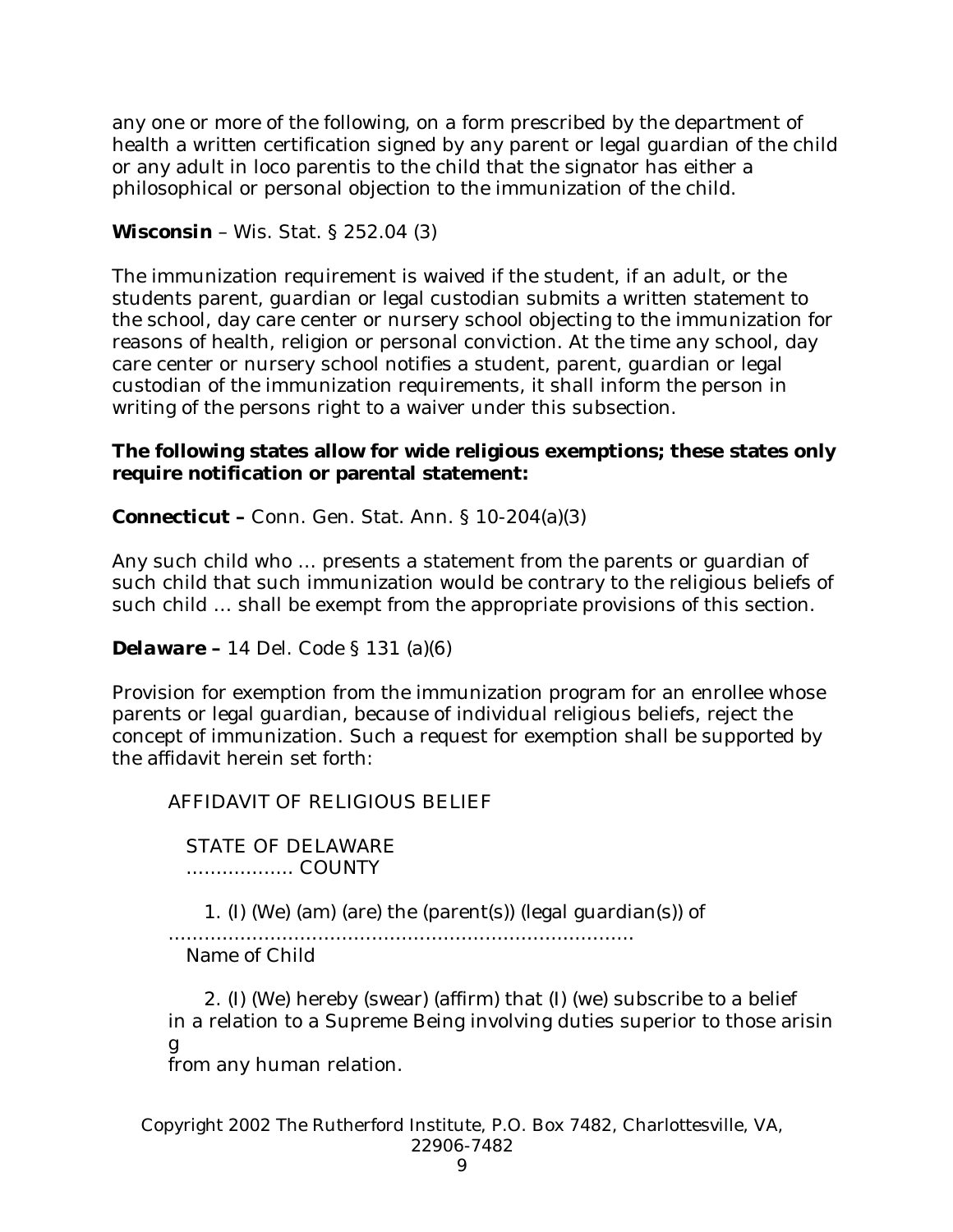3. (I) (We) further (swear) (affirm) that our belief is sincere and meaningful and occupies a place in (my) (our) life parallel to that filled by

the orthodox belief in God.

 4. This belief is not a political, sociological or philosophical view of a merely personal moral code.

 5. This belief causes (me) (us) to request an exemption from the mandatory school vaccination program for......................................

Name of Child

 ................................................... Signature of Parent(s) or Legal Guardian(s)

SWORN TO AND SUBSCRIBED before me, a registered Notary Public, thi s

.......... day of ............, 20......

 ..............................................(Seal) Notary Public

# *District of Columbia* – D.C. Code § 38-506 (1)

No certification of immunization shall be required for the admission to a school of a student for whom the responsible person objects in good faith and in writing, to the chief official of the school, that immunization would violate his or her religious beliefs.

*Florida –* Fla. Stat. Ann. § 232.032 (3)(a)

The provisions of this section shall not apply if:

The parent or guardian of the child objects in writing that the administration of immunizing agents conflicts with his or her religious tenets or practices.

*Georgia –* Ga. Code Ann. § 20-2-771 (e)

This Code section shall not apply to a child whose parent or legal guardian objects to immunization of the child on the grounds that the immunization conflicts with the religious beliefs of the parent or guardian; however, the immunization may be required in cases when such disease is in epidemic stages. For a child to be exempt from immunization on religious grounds, the parent or guardian must first furnish the responsible official of the school or facility an affidavit in which the parent or guardian swears or affirms that the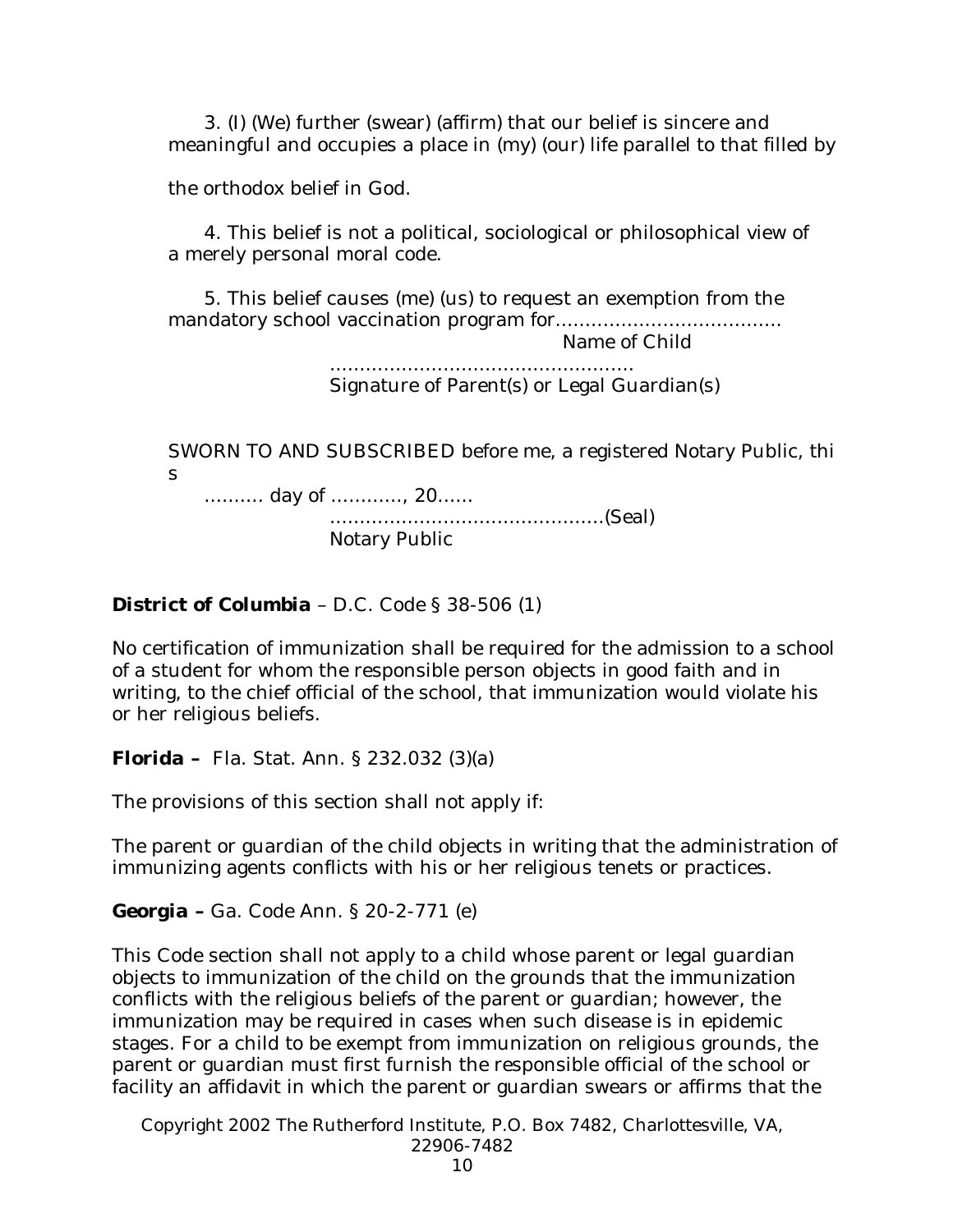immunization required conflicts with the religious beliefs of the parent or guardian.

*Indiana* – Ind. Code Ann. § 20-8.1-7-2 (a)

A religious objection does not exempt a child from any testing, examination, immunization, or treatment required under this chapter unless the objection is:

(1) Made in writing;

(2) Signed by the child's parent; and

 (3) Delivered to the child's teacher or to the individual who might order a test, an exam, an immunization, or a treatment absent the objection.

*Kentucky* – Ky. Rev. Stat. Ann. § 214.036

Nothing contained [herein] … shall be construed to require the … immunization of any child whose parents are opposed to medical immunization against disease, and who object by a written sworn statement to the immunization of such child on religious grounds.

*Missouri* – Mo. Ann. Stat. § 167.181 (3)

This section shall not apply to any child if one parent or guardian objects in writing to his school administrator against the immunization of the child, because of religious beliefs

*Nevada* – Nev. Rev. Stat. Ann. § 392.435

A public school shall not refuse to enroll a child as a pupil because the child has not been immunized pursuant to NRS 392.435 if the parents or guardian of the child has submitted to the board of trustees of the school district or the governing body of a charter school in which the child has been accepted for enrollment a written statement indicating that their religious belief prohibits immunization of such child or ward.

*New Hampshire* – N.H. Rev. Stat. Ann. § 141-C:20-C

A child shall be exempt from immunization if:

A parent or legal guardian objects to immunization because of religious beliefs. The parent or legal guardian shall sign a notarized form stating that the child has not been immunized because of religious beliefs.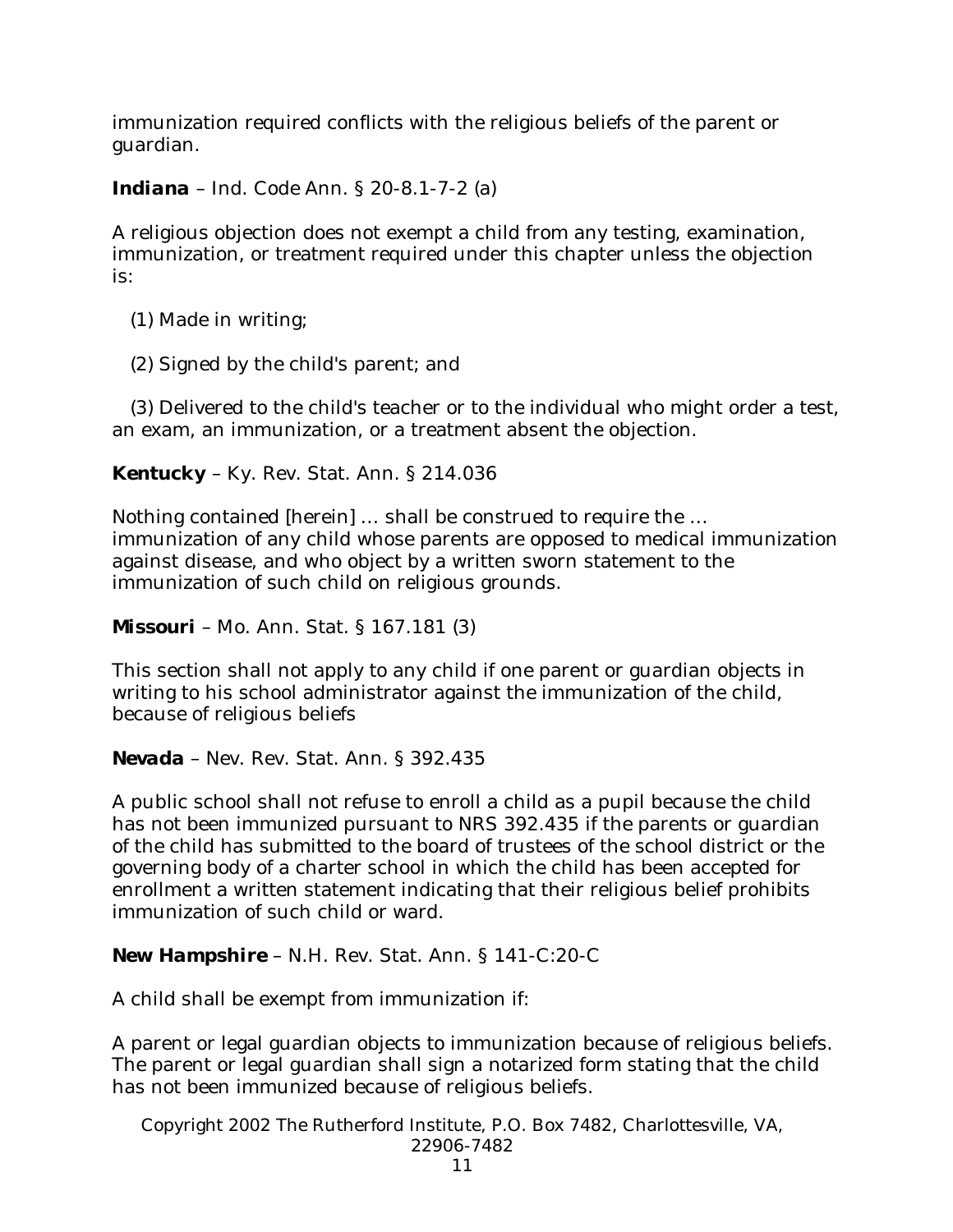*New Jersey* – N.J. Stat. Ann. § 26:1A-9.1

Provisions in the State Sanitary Code in implementation of this act shall provide for exemption for pupils from mandatory immunization if the parent or guardian of the pupil objects thereto in a written statement signed by the parent or guardian upon the ground that the proposed immunization interferes with the free exercise of the pupil's religious rights. This exemption may be suspended by the State Commissioner of Health during the existence of an emergency as determined by the State Commissioner of Health.

*New Mexico* – N.M. Stat. Ann. § 24-5-3 (A)(3)

Any minor child through his parent or guardian may file with the health authority charged with the duty of enforcing the immunization laws affidavits or written affirmation from his parent or legal guardian that his religious beliefs, held either individually or jointly with others, do not permit the administration of vaccine or other immunizing agent.

*Oregon* – Or. Rev. Stat. § 433.267 (1)(c)

As a condition of attendance in any school or children's facility in this state, every child through grade 12 shall submit to the administrator one of the following statements unless the school or facility which the child attends already has on file a record which indicates that the child has received immunizations against the restrictable diseases prescribed by rules of the Health Division as provided in ORS 433.273:

A statement signed by the parent that the child has not been immunized as described in paragraph (a) of this subsection because the child is being reared as an adherent to a religion the teachings of which are opposed to such immunization

*Pennsylvania* – 24 P.S. § 13-1303a (d)

The provisions of this section shall not apply in the case of any child whose parent or guardian objects in writing to such immunization on religious grounds.

*Rhode Island* – R.I. Gen. Laws § 16-38-2 (a)

Every person upon entering any public or private school including any college or university in this state as a pupil shall furnish to the administrative head of the school evidence that the person has been immunized against any diseases that may from time to time be prescribed by regulation of the director of health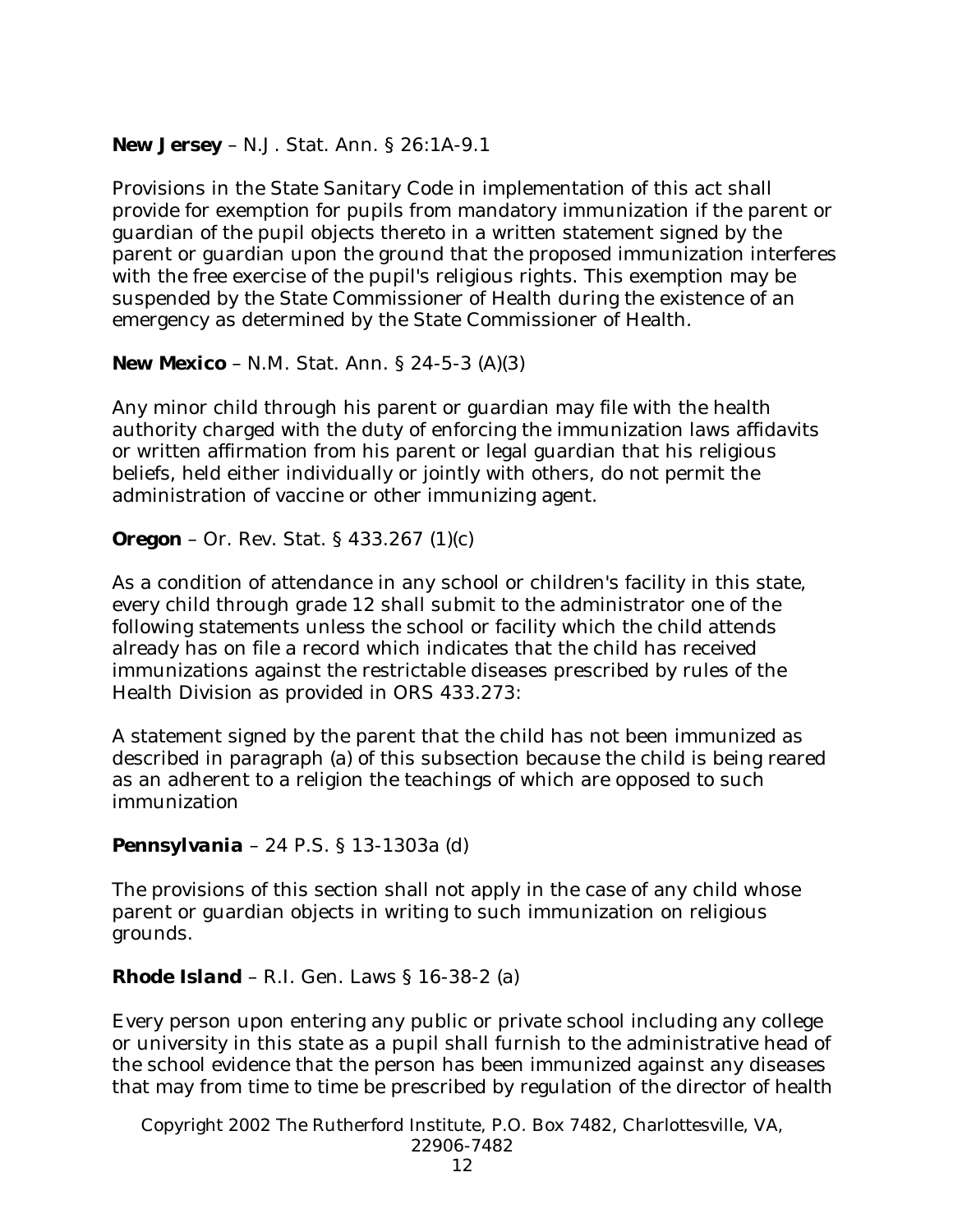and tested for tuberculosis, or a certificate from a licensed physician stating that the person is not a fit subject for immunization for medical reasons, or a certificate signed by the pupil, if over eighteen (18) years of age, or by the parent or guardian stating that immunization and/or testing for communicable diseases is contrary to that person's religious beliefs.

# *South Carolina* – S.C. Code Ann. § 44-29-180 (D)

A South Carolina Certificate of Special Exemption signed by the school principal, authorized representative, or day care director may be issued to transfer students while awaiting arrival of medical records from their former area of residence or to other students who have been unable to secure immunizations or documentation of immunizations already received. A South Carolina Certificate of Special Exemption may be issued only once and is valid for only thirty calendar days from date of enrollment. At the expiration of this special exemption, the student must present a valid South Carolina Certificate of Immunization, a valid South Carolina Certificate of Medical Exemption, or a valid South Carolina Certificate of Religious Exemption.

*Tennessee* – Tenn. Code Ann. § 37-10-402

In the absence of an epidemic or immediate threat thereof, this section does not apply to any child whose parent or guardian files with proper authorities a signed, written statement that such immunization and other preventative measures conflict with the religious tenets and practices of the parent or guardian affirmed under penalties of perjury.

*Utah* – Utah Code Ann. § 53A-11-302 (3)(c)

A student is exempt from receiving the required immunizations if there is presented to the appropriate official of the school one or more of the following:

A statement that the person is a bona fide member of a specified, recognized religious organization whose teachings are contrary to immunizations, signed by one of the following persons:

(i) one of the student's parents;

(ii) the student's guardian;

 (iii) a legal age brother or sister of a student who has no parent or guardian; or

(iv) the student, if of legal age.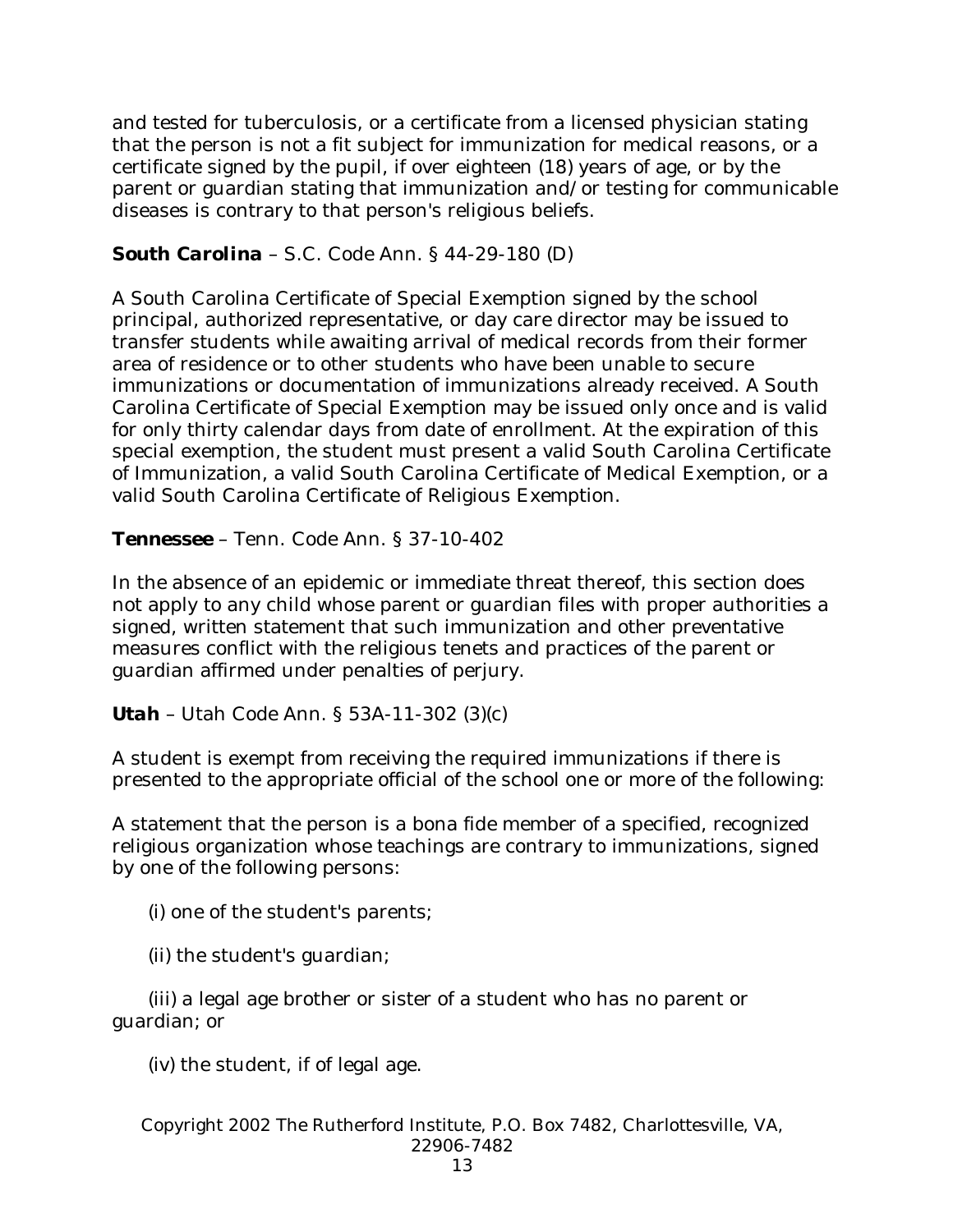# *Virginia* – Va. Code Ann. § 22.1-271.2 (C)

No certificate of immunization shall be required for the admission to school of any student if the student or his parent or guardian submits an affidavit to the admitting official stating that the administration of immunizing agents conflicts with the student's religious tenets or practices

# *Wyoming* – Wyo. Stat. § 21-4-309 (a)

Waivers shall be authorized by the state or county health officer upon submission of written evidence of religious objection … to the administration of any vaccine.

# **The following states allow a narrow religious exemption (requires membership in recognized church):**

# *Arkansas –* Ark. Code Ann. § 6-18-702 (d)(2)

The provisions of this section shall not apply if the parents or legal guardian of that child object thereto on the grounds that immunization conflicts with the religious tenets and practices of a recognized church or religious denomination of which the parent or guardian is an adherent or member.

# *Hawaii –* Haw. Rev. Stat. § 325-34

No person shall be subjected to vaccination, revaccination or immunization, who shall in writing object thereto on the grounds that the requirements are not in accordance with the religious tenets of an established church of which the person is a member or adherent, or, if the person is a minor or under guardianship, whose parent or guardian shall in writing object thereto on such grounds, but no objection shall be recognized when, in the opinion of the director of health, there is danger of an epidemic from any communicable disease.

*Iowa* – Iowa Code § 139A.8 (4)(b)

Immunization is not required for a person's enrollment in any elementary or secondary school or licensed child care center if … the following applies:

The applicant, or if the applicant is a minor, the applicant's parent or legal guardian, submits an affidavit signed by the applicant, or if the applicant is a minor, the applicant's parent or legal guardian, stating that the immunization conflicts with the tenets and practices of a recognized religious denomination of which the applicant is an adherent or member.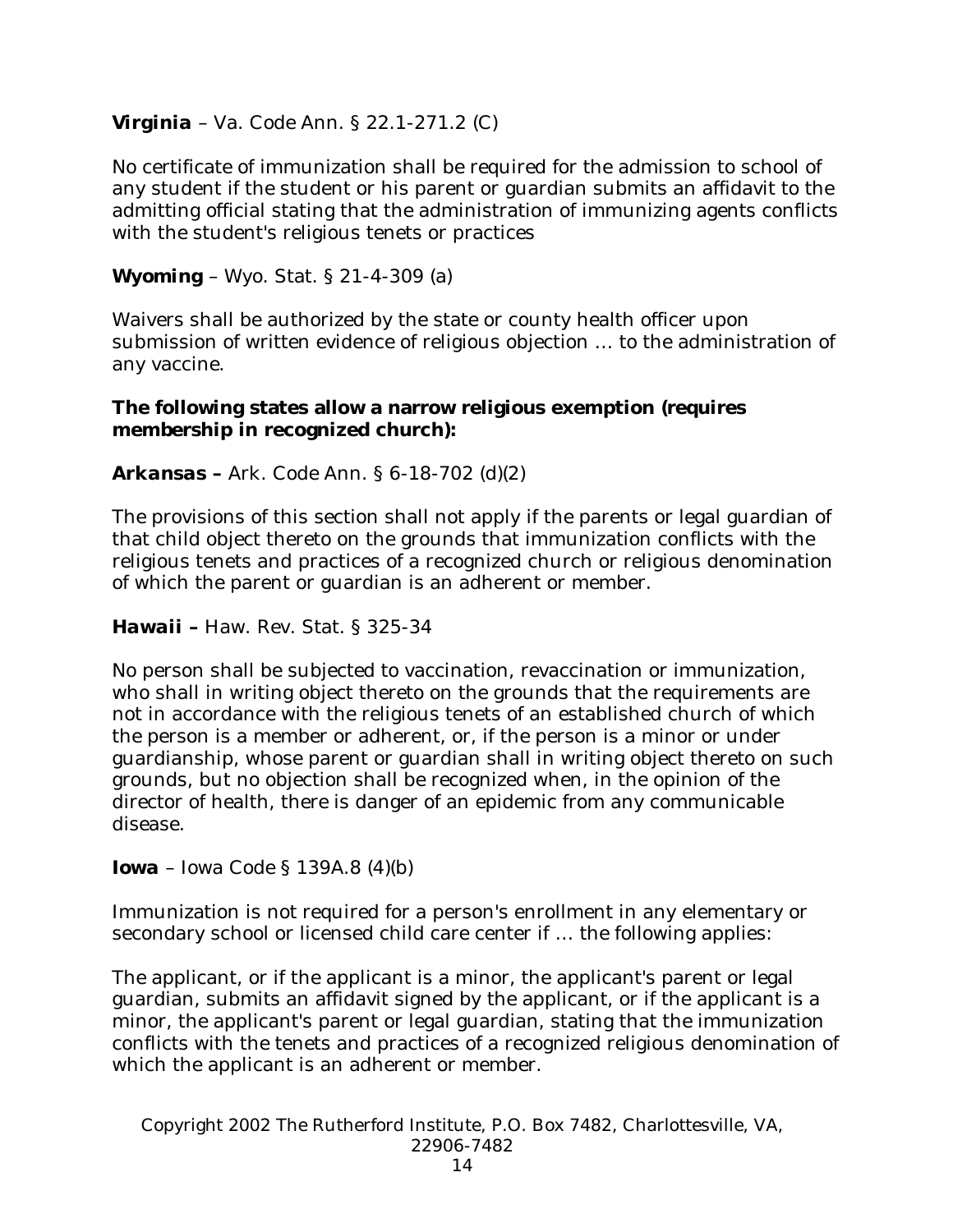## *Kansas* – Kan. Stat. Ann. § 72-5209 (b)(2)

As an alternative to the certification required under subsection (a), a pupil shall present … a written statement signed by one parent or guardian that the child is an adherent of a religious denomination whose religious teachings are opposed to such tests or inoculations.

## *Nebraska* – Neb. Rev. Stat. § 79-221 (2)

 Immunization shall not be required for a student's enrollment in any school in this state if he or she submits to the admitting official either of the following:

An affidavit signed by the student or, if he or she is a minor, by a legally authorized representative of the student, stating that the immunization conflicts with the tenets and practice of a recognized religious denomination of which the student is an adherent or member or that immunization conflicts with the personal and sincerely followed religious beliefs of the student.

*Texas* – Tex. Educ. Code § 38.001

Immunization is not required for a person's admission to any elementary or secondary school if the person applying for admission submits to the admitting official an affidavit signed by the applicant or, if a minor, by the applicant's parent or guardian stating that the immunization conflicts with the tenets and practice of a recognized church or religious denomination of which the applicant is an adherent or member, except that this exemption does not apply in times of emergency or epidemic declared by the commissioner of public health.

# **The following states allow the narrowest religious exemption of all states (requires detail or sincerity of belief)**

*Illinois –* 105 Ill. Ann. Stat. 5/27-8.1 (8)

Parents or legal guardians who object to health examinations or any part thereof, or to immunizations, on religious grounds shall not be required to submit their children or wards to the examinations or immunizations to which they so object if such parents or legal guardians present to the appropriate local school authority a signed statement of objection, detailing the grounds for the objection.

## *Maryland* – Md. Code Ann. Health-Gen. § 18-403 (a)

Unless the Secretary declares an emergency or disease epidemic, the Department may not require the immunization of an individual if: